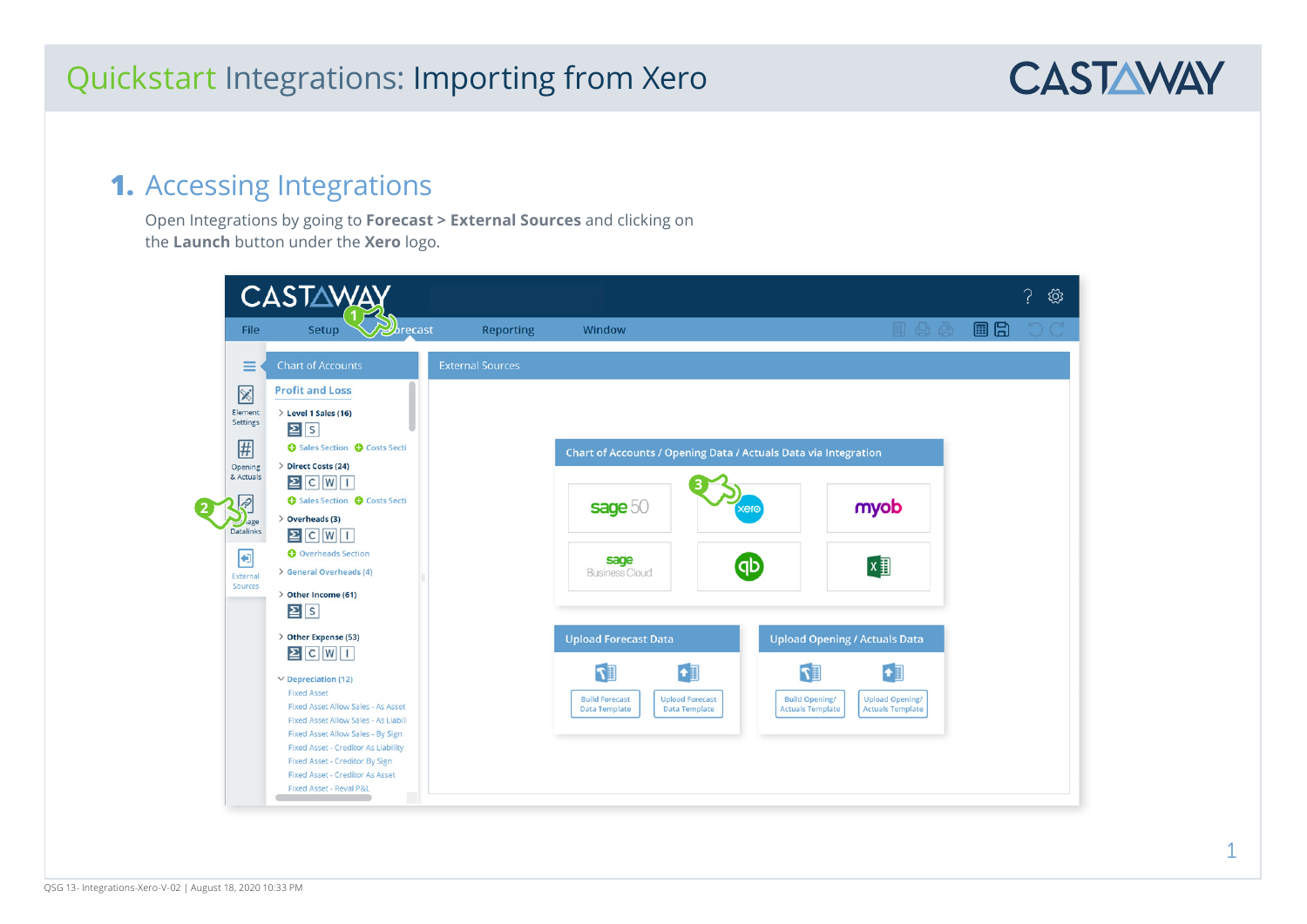# **CASTAWAY**

#### **2.** Create or Open a Mapping File Choose to create a **New Mapping File** or open a previous **Mapping File**. External Sources - Xero **Mapping File New Mapping File Open Mapping File 3.** Select the number of months Once the Mapping File has been identified, You need to select the number of months you want to import from **Xero**. **4.** Connect to Xero & select the Xero file -Xero Organisation List **1**Online **Disconnect 1.** Click **Online** to start the **Xero** login process **2.** Enter your **Xero** logon details **3.** Click **Allow Access 4.** Select the **Xero** Organisation & **Click Connect 5.** Copy the **Xero authentication code 6.** Paste the **Xero authentication code** into the **Xero Authentication screen** and click **OK 7.** Select your **Xero** Organisation & **Click Load File Data**

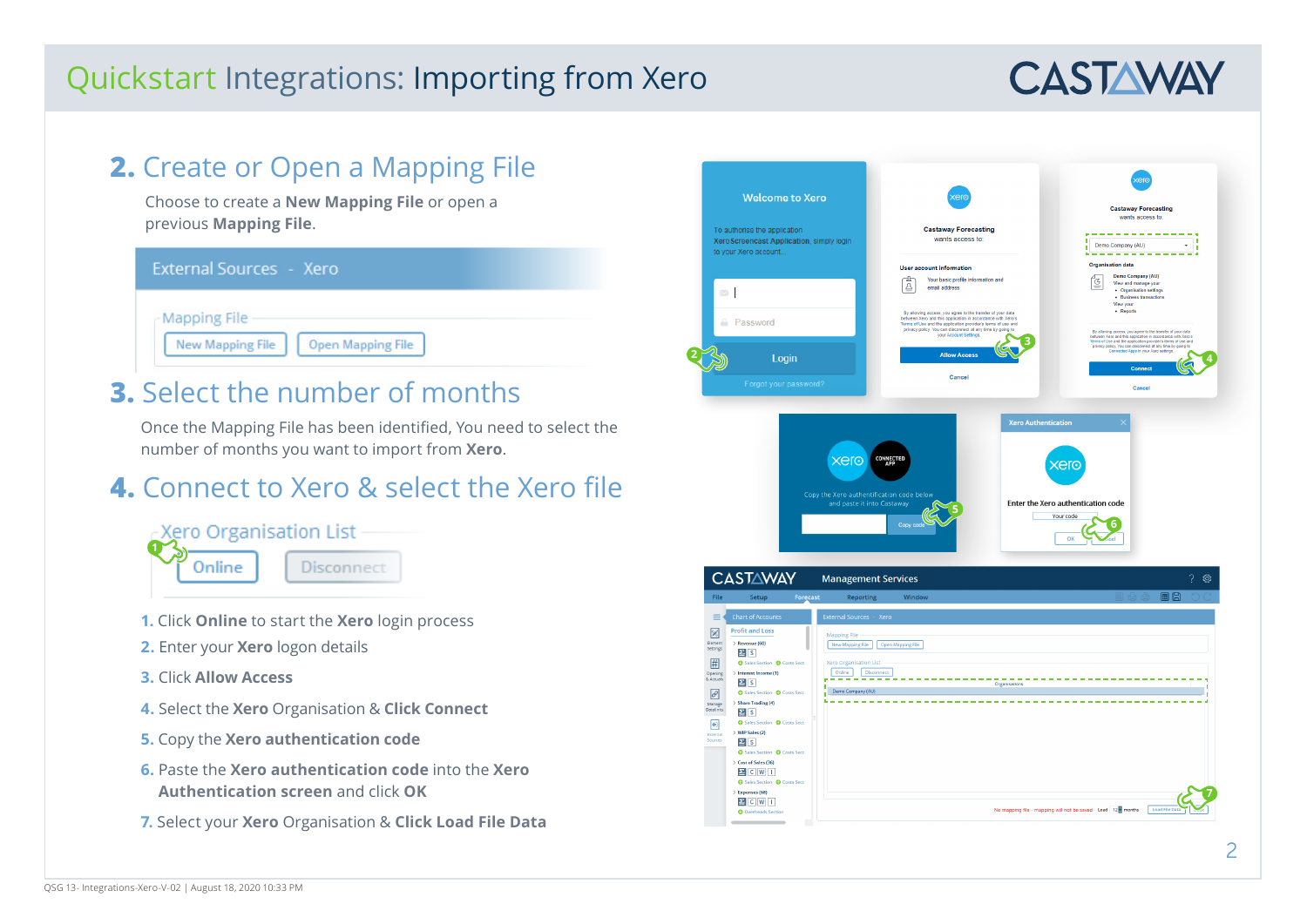

## **5.** Map the Xero accounts to Castaway

The **Xero** data screen appears with the **Xero** accounts across 5 tabs: Each tab shows the number of accounts in 3 categories:

|                            | (M)apped<br>Accounts successfully<br>mapped                                                                                                                                                                              |                    |                         |                                                 | (A)rchived<br>not mapped |       |                 | Accounts purposely |                     | (U)nmapped<br>Accounts not<br>yet mapped |                                               | multiple<br>multiple           |
|----------------------------|--------------------------------------------------------------------------------------------------------------------------------------------------------------------------------------------------------------------------|--------------------|-------------------------|-------------------------------------------------|--------------------------|-------|-----------------|--------------------|---------------------|------------------------------------------|-----------------------------------------------|--------------------------------|
| File                       | <b>CASTAWAY</b><br>Setup                                                                                                                                                                                                 | Forecast           | Reporting               | <b>Xero Integration</b>                         |                          |       |                 |                    |                     |                                          | 日凸面                                           | $?$ $\otimes$<br>画日<br>$\circ$ |
| Ξ<br>図                     | <b>Chart of Accounts</b><br>$\vee$ Bank Accounts                                                                                                                                                                         | Assets<br>MO AO US | External Sources - Xero | . .<br>auity<br>MO AD UT   MO AD UZB   MO AD US | Revenue                  |       |                 |                    |                     |                                          |                                               |                                |
| Element<br>Settings        | <b>BA</b><br>T Main Bank Account                                                                                                                                                                                         | Unk                | Account Id              | Name                                            | Type Name                | Value | $\leftarrow$ 46 | Oct 2017           | $\gg$ $\rightarrow$ |                                          |                                               |                                |
| <i>田</i>                   | $\vee$ Current Assets                                                                                                                                                                                                    |                    | 800                     | Accounts Payable                                | CURRLIAB                 | 0.00  |                 |                    |                     |                                          |                                               |                                |
| Open<br>8.40               | $\vee$ Receivables<br><b>Stooral Transceptions Payabl</b>                                                                                                                                                                | 881141             |                         | id Espense Claims<br>$0.00^{\circ}$             | <b>CURRLIAB</b>          | 0.00  |                 |                    |                     |                                          |                                               |                                |
| $\overline{\mathscr{O}}$   | $in \sqrt{100}$<br>$\overline{N}$                                                                                                                                                                                        |                    | 804                     | Wages Payable - Payroll                         | CURRLIAB                 | 0.00  |                 |                    |                     |                                          |                                               |                                |
| Manage<br>Datalinks        | $\vee$ Loans Receivable                                                                                                                                                                                                  |                    | 820                     | GST                                             | CURRLIAB                 | 0.00  |                 |                    |                     |                                          |                                               |                                |
|                            | 同<br>∨ Other Current Assets                                                                                                                                                                                              |                    | 825                     | PAYG Withholdings Payable CURRLIAB              |                          | 0.00  |                 |                    |                     |                                          |                                               |                                |
| $\blacksquare$<br>External | AL                                                                                                                                                                                                                       | -7                 | 826                     | Superannuation Payable                          | CURRLIAB                 | 0.00  |                 |                    |                     |                                          |                                               |                                |
| Sources                    | Mon-Current Assets                                                                                                                                                                                                       |                    | 830                     | Income Tax Payable                              | CURRLIAB                 | 0.00  |                 |                    |                     |                                          |                                               |                                |
|                            | $\vee$ Fixed Assets<br>FA                                                                                                                                                                                                |                    | 840                     | <b>Historical Adjustment</b>                    | <b>CURRLIAB</b>          | 0.00  |                 |                    |                     |                                          |                                               |                                |
|                            | $\vee$ Investments                                                                                                                                                                                                       |                    | 850                     | Suspense                                        | CURRLIAB                 | 0.00  |                 |                    |                     |                                          |                                               |                                |
|                            | $\overline{N}$                                                                                                                                                                                                           |                    | 860                     | Rounding                                        | CURRLIAB                 | 0.00  |                 |                    |                     |                                          |                                               |                                |
|                            | $\vee$ Loans Receivable<br><b>I</b>                                                                                                                                                                                      |                    | 877                     | <b>Tracking Transfers</b>                       | <b>CURRLIAB</b>          | 0.00  |                 |                    |                     |                                          |                                               |                                |
|                            | $\vee$ Other Non-Current Assets                                                                                                                                                                                          |                    | 880                     | Owner A Drawings                                | CURRILAR                 | 0.00  |                 |                    |                     |                                          |                                               |                                |
|                            | AL                                                                                                                                                                                                                       |                    | 881                     | Owner A Funds Introduced  CURRLIAB              |                          | 0.00  |                 |                    |                     |                                          |                                               |                                |
|                            | $\vee$ Current Liabilities<br>$\vee$ Payables                                                                                                                                                                            |                    | 900                     | Loan                                            | <b>TERMILIAB</b>         | 0.00  |                 |                    |                     |                                          |                                               |                                |
|                            | General Trade Creditors<br>Dividend Payable<br>$\vee$ Trade Finance<br>TF<br>M Main Trade Finance<br>v General PAYG Payable<br>General PAYG Payable<br>$\vee$ General Superannuation Pay<br>General Superannuation Payab |                    |                         |                                                 |                          |       |                 |                    |                     |                                          |                                               |                                |
|                            | v General Payroll Tax Payable                                                                                                                                                                                            |                    |                         |                                                 |                          |       |                 |                    |                     |                                          | xero.pxim Save Mapping   Import Values   Back |                                |

Using drag & drop, you can map:

- one **Xero** account to an existing **Castaway** account
- multiple **Xero** accounts to an existing **Castaway** account
- one **Xero** account to a new **Castaway** account
- **Xero** accounts to a new **Castaway** account
- multiple **Xero** accounts to multiple new **Castaway** accounts

**Note:** A Mapping File (\*.pxim file extension) records how the **Xero** Chart of Accounts maps across to the **Castaway** Chart of Accounts. Mapping Files can be used and updated every time you want to import data into **Castaway** from **Xero**.

Drag & drop the account(s) to the **Castaway** Chart of Accounts:

**Existing:** Drag & drop the **Xero** account(s) over the account name.

**New:** Drag & drop the **Xero** account(s) over the element button.

**Archive:** Shows an account has been considered but does not need to be mapped to **Castaway**. **\*Click** the button in the Link column and it will show a line.